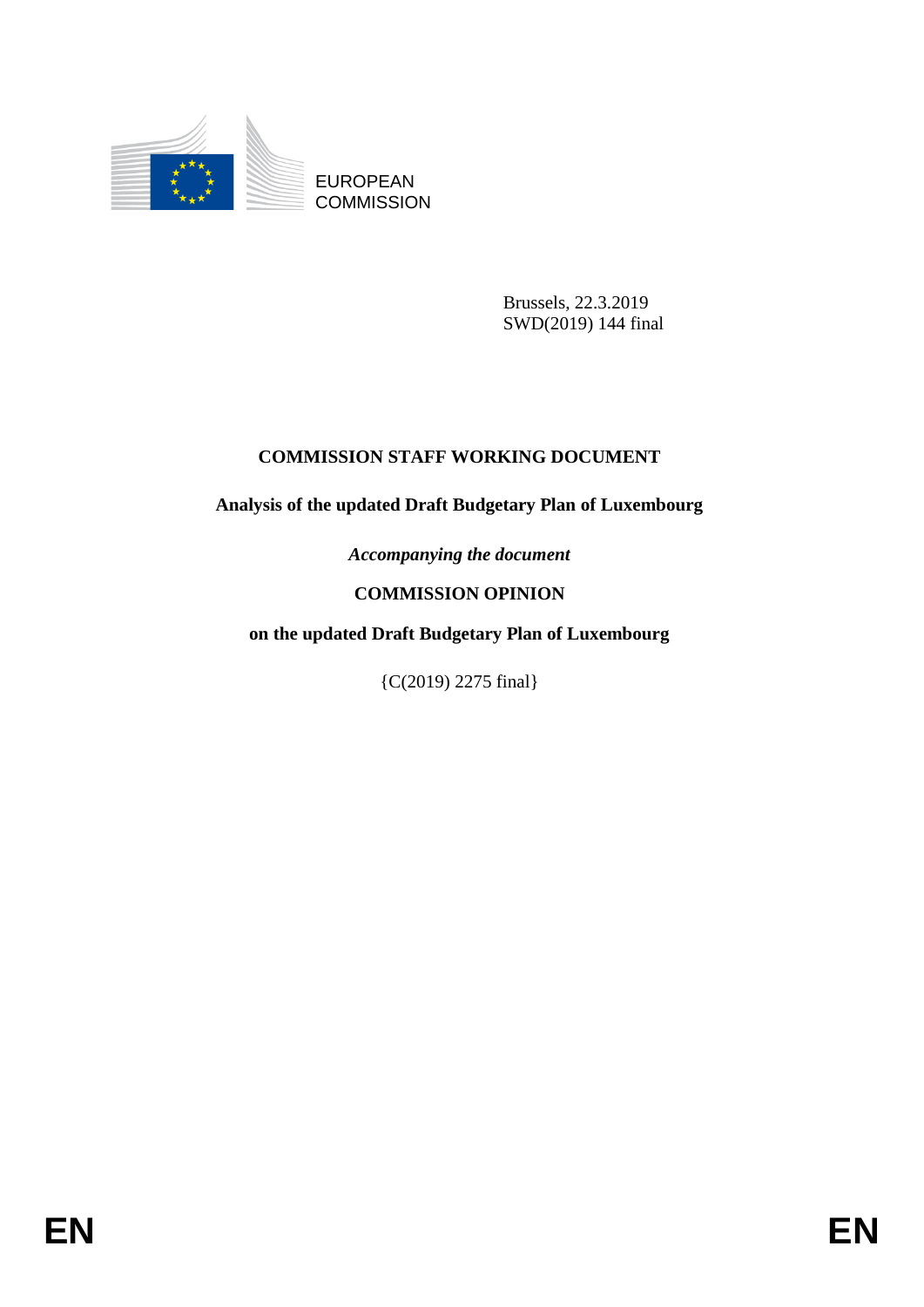### **COMMISSION STAFF WORKING DOCUMENT**

## **Analysis of the updated Draft Budgetary Plan of Luxembourg**

*Accompanying the document*

## **COMMISSION OPINION**

### **on the updated Draft Budgetary Plan of Luxembourg**

#### **1. INTRODUCTION**

Luxembourg submitted its updated Draft Budgetary Plan (hereafter: updated DBP) for 2019 on 5 March 2019. The DBP submitted on 15 October 2018 in compliance with Regulation (EU) No 473/2013 reflected budgetary projections for 2019 based on unchanged policies as the new government only took office on 5 December 2018, following national elections that took place on 14 October 2018. In comparison with the no-policy-change DBP submitted on 15 October 2018, the updated DBP includes measures that the new government has adopted or plans to adopt. Luxembourg is subject to the preventive arm of the Stability and Growth Pact and should preserve a sound fiscal position, which ensures compliance with the medium term budgetary objective (MTO).

Section 2 of this document presents the macroeconomic outlook underlying the updated Draft Budgetary Plan and provides an assessment based on the Commission ad-hoc forecast<sup>1</sup>. Section 3 presents the recent and planned fiscal developments, according to the updated Draft Budgetary Plan, including an analysis of risks to their achievement based on the Commission 2019 ad-hoc forecast. In particular, it also includes an assessment of the measures underpinning the updated Draft Budgetary Plan. Section 4 assesses the recent and planned fiscal developments in 2018-2019 against the obligations stemming from the Stability and Growth Pact. Section 5 provides an analysis of implementation of fiscal-structural reforms in response to the latest country-specific recommendations in the context of the European Semester adopted by the Council in July  $2018^2$ , including those to reduce the tax wedge. Section 6 summarises the main conclusions of the present document.

## **2. MACROECONOMIC DEVELOPMENTS UNDERLYING THE DRAFT BUDGETARY PLAN**

The macroeconomic scenario underpinning the updated DBP projects real GDP to grow by 3.0% in both 2018 and 2019. Compared to the no-policy-change DBP submitted on 15 October 2018, where GDP growth was projected at 3.9% for 2018 and by 4.0% for 2019,

<sup>&</sup>lt;u>.</u> <sup>1</sup> The Commission published its winter 2019 forecast (interim) on 7 February 2019. It only included projections for GDP growth and inflation. In order to assess the updated DBP, the Commission complemented its winter 2019 forecast for Luxembourg by a fully-fledged "ad-hoc" forecast, including in particular projections for the general government balance and the structural balance. The Commission adhoc forecast was finalised on 8 March 2019 and does not take into account developments known after this date.

<sup>&</sup>lt;sup>2</sup> Council Recommendation of 13 July 2018 on the 2018 National Reform Programme of Luxembourg and delivering a Council opinion on the 2018 Stability Programme of Luxembourg, OJ C 320, 10.9.2018, p. 68.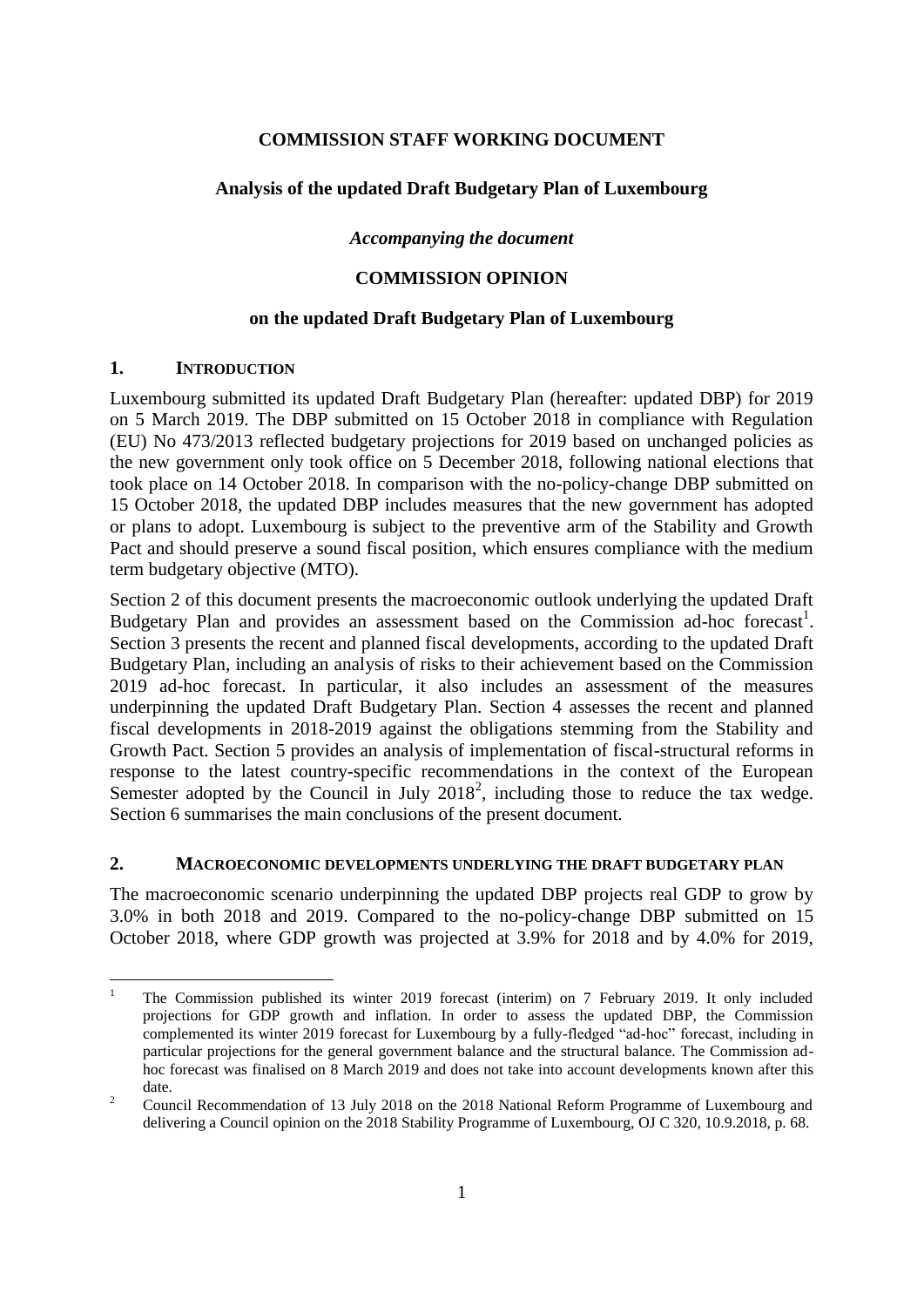respectively, economic perspectives have thus been revised downwards by around one percentage point each year.

The macroeconomic scenario underlying the updated DBP is based on the most recent projections produced by the STATEC (see Box 1). Specifically, the updated macroeconomic scenario factors in, compared to the most recent update of the Stability Programme, a lower contribution from domestic demand in 2018 and a lower contribution from external demand in 2019.

Compared to the Commission ad-hoc forecast, where real GDP growth is estimated to have reached 3.0% in 2018 and is set to decline to 2.5% in 2019, the macroeconomic scenario on which the updated DBP is based, seems plausible for 2018 and favourable for 2019. For 2019, the government expects real GDP growth to be around half a percentage point stronger than in the Commission services forecast. That difference is largely explained by a substantially higher forecast for domestic demand in the updated DBP – especially for gross fixed capital. In particular, the expansion in gross fixed capital formation projected by the STATEC for 2019 appears rather exceptional, especially when compared with the long-term trend levels of the quarterly national accounts-data. This is the case, even when considering that for Luxembourg the investment account is highly volatile and unpredictable, reflecting uneven, yet large, lump sum investments from the satellite and aircraft industry. Those investments are supposed to be rather neutral, in terms of GDP growth, as they are debited from the external balance of goods. Divergences in terms of growth of imports may appear, although they are wider in the macroeconomic scenario underlying the updated DBP compared to the Commission ad-hoc forecast. At the same time, the projected expansion in imports appears also less aligned with export growth than it was in recent years. Additionally, the rebound in investment in 2019 is reportedly due to a recovery in spending on machinery and equipment excluding aircraft and satellites, and underpinned by credit growth. Recent trends on credit growth to non-financial corporations resident in Luxembourg show stable growth rates, while their aggregate net debt has continued to increase.

### **Box 1: The macro economic forecast underpinning the budget in Luxembourg**

The macroeconomic forecasts underlying the DBP have been prepared by the Direction "Etudes, prévisions et recherche" of the national statistical office STATEC<sup>3</sup>, which also provided the methodology for the calculation of the output gap. STATEC is an autonomous entity placed under the authority of the Ministry of Economy.

In order to ensure compliance with the requirement of Regulation (EU) No 473/2013, the draft Budget Act to be transmitted to the national parliament should be based on an independently produced macroeconomic forecast.

 $\frac{1}{3}$ 

Institut national de la statistique et des études économiques du Grand-Duché du Luxembourg.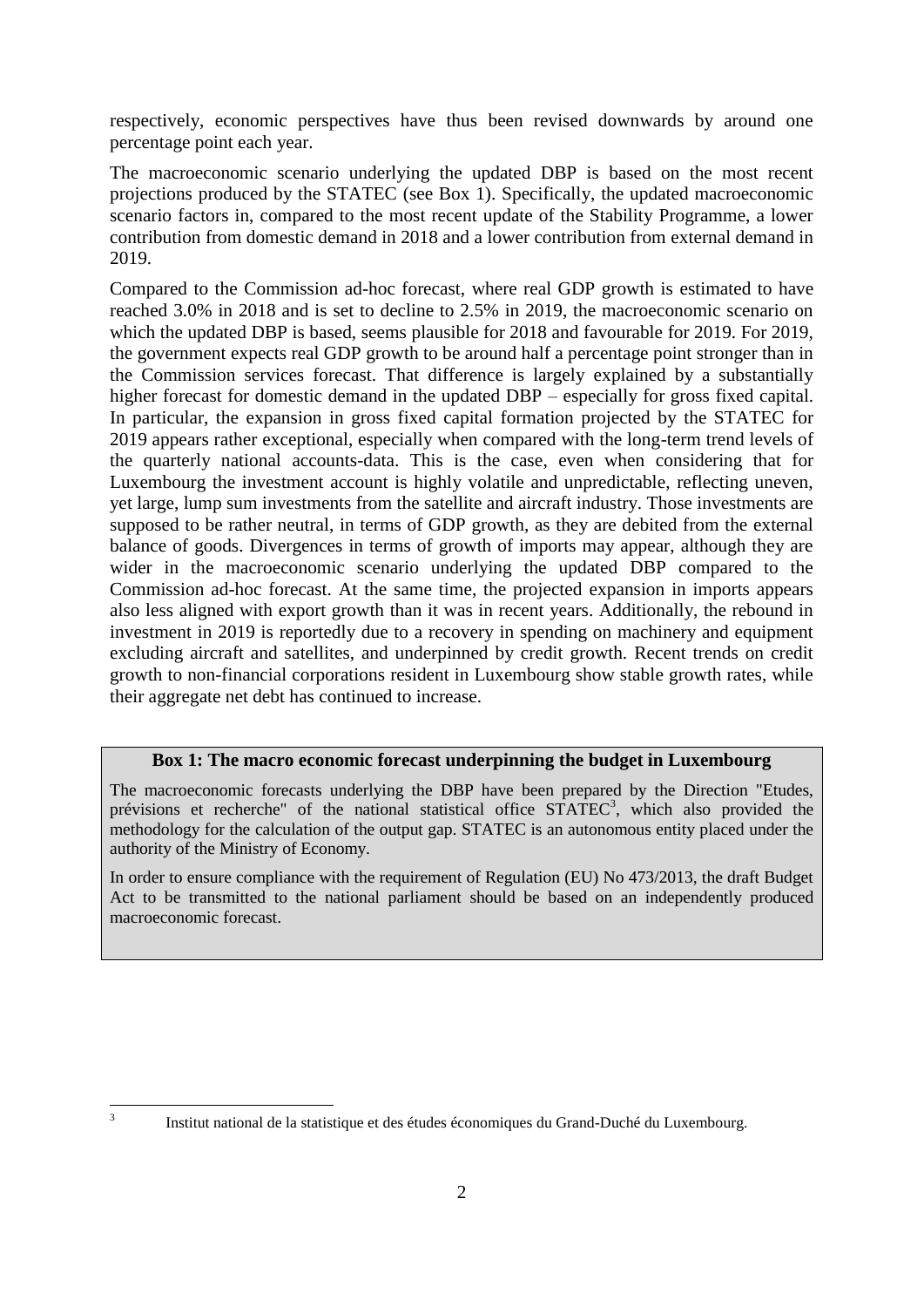|                                                                     | 2017       | 2018 |            |            | 2019 |            |            |
|---------------------------------------------------------------------|------------|------|------------|------------|------|------------|------------|
|                                                                     | <b>COM</b> | SP   | <b>DBP</b> | <b>COM</b> | SP   | <b>DBP</b> | <b>COM</b> |
| Real GDP (% change)                                                 | 1.5        | 4.6  | 3.0        | 3.0        | 4.6  | 3.0        | 2.5        |
| Private consumption (% change)                                      | 3.0        | 3.5  | 5.0        | 4.7        | 3.8  | 4.3        | 3.2        |
| Gross fixed capital formation (% change)                            | 4.0        | 10.9 | $-3.8$     | $-3.1$     | 9.7  | 15.7       | 1.9        |
| Exports of goods and services (% change)                            | $-1.9$     | 8.6  | 6.2        | 5.2        | 8.3  | 4.4        | 1.2        |
| Imports of goods and services (% change)                            | $-2.2$     | 9.5  | 6.2        | 5.3        | 9.1  | 6.2        | 1.1        |
| Contributions to real GDP growth:                                   |            |      |            |            |      |            |            |
| - Final domestic demand                                             | 2.2        | 3.4  | 1.5        | 1.4        | 3.5  | 5.0        | 1.8        |
| - Change in inventories                                             | $-0.5$     | 0.0  | 0.0        | 0.0        | 0.0  | 0.0        | 0.0        |
| - Net exports                                                       | $-0.1$     | 1.2  | 1.6        | 1.6        | 1.2  | $-2.0$     | 0.7        |
| Output $\text{gap}^1$                                               | $-0.7$     | 0.3  | 0.0        | 0.0        | 1.3  | 0.3        | 0.3        |
| Employment (% change)                                               | 3.4        | 3.5  | 3.7        | 3.7        | 3.4  | 3.4        | 3.1        |
| Unemployment rate (%)                                               | 5.6        | 5.5  | 5.2        | 5.3        | 5.3  | 4.7        | 5.1        |
| Labour productivity (% change)                                      | $-1.8$     | 0.9  | $-0.7$     | $-0.8$     | 0.9  | $-0.4$     | $-0.5$     |
| HICP inflation $(\%)$                                               | 2.1        | 1.5  | 2.0        | 2.0        | 1.7  | 1.1        | 1.5        |
| GDP deflator (% change)                                             | 2.2        | 1.0  | 3.2        | 2.2        | 1.5  | 1.1        | 1.9        |
| Comp. of employees (per head, % change)                             | 3.3        | 1.6  | 1.4        | 1.8        | 2.6  | 2.5        | 2.0        |
| Net lending/borrowing vis-à-vis the rest of<br>the world (% of GDP) | 4.0        |      |            | 4.7        |      |            | 3.8        |

**Table 1. Comparison of macroeconomic developments and forecasts**

Note:

 $1$ In percent of potential GDP, with potential GDP growth recalculated by Commission services on the basis of the programme scenario using the commonly agreed methodology.

*Source:*

*Stability Programme 2018 (SP); Updated Draft Budgetary Plan for 2019 (DBP); Commission ad-hoc forecast (COM); Commission calculations*

#### 3. **RECENT AND PLANNED FISCAL DEVELOPMENTS**

### **3.1. Deficit developments**

The updated DBP projects a headline general government budget surplus of 2.6% of GDP in 2018. This is more than double the surplus of 1.1% of GDP targeted for 2018 in the last update of the Stability Programme. The updated DBP's projections for 2018 are broadly in line with the Commission ad-hoc forecast, which projects a headline budget surplus of 2.4% of GDP. The upward revision of the headline surplus is mostly due to higher-than-expected tax revenues. Total revenues have been revised up by 2 percentage points of GDP compared to the Stability Programme, with revenues from current taxes on income and wealth explaining a large part of the revision. The latest data on budget execution for the Central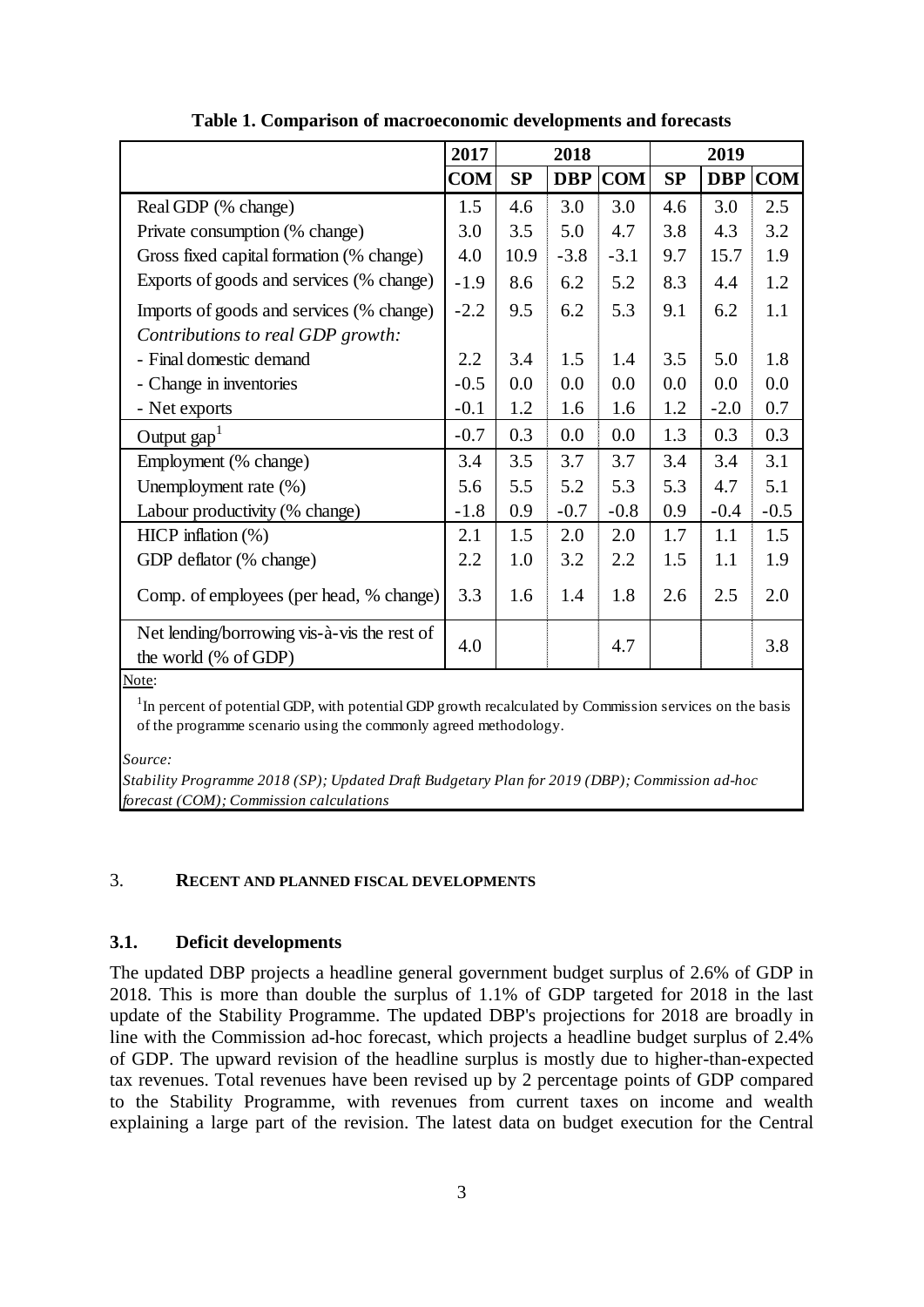government<sup>4</sup> show that revenues increased on average by around 10% in 2018 compared to the previous year. This evolution is remarkable in light of the already substantial increase of revenues recorded in 2017. The revenue increase in 2018 was broadly based. Direct taxes increased by 14.3% in 2018 supported by a strong collection in both personal (mirroring dynamic employment creation) and corporate taxes, while the increase in indirect taxes was less sizeable. The substantial but less pronounced increase in total expenditure only partially offset the increase in revenues. Public investment increased by 9.6%, to reach 4.2% of GDP, from 4.1% of GDP in 2017.

For 2019, the updated DBP projects the surplus of the headline balance to decline to 1.0% of GDP from 2.6% of GDP in 2018. This compares with an improvement of the surplus from 1.1% of GDP in 2018 to 1.4% in 2019 that was projected in the 2018 Stability Programme. The projected drop in the updated DBP cannot be fully explained by the deterioration of the macroeconomic scenario underpinning the budgetary trajectory, as the updated DBP still projects a steady growth of the economic output, as it was the case in the last update of the Stability Programme, even if at lower rates<sup>5</sup>. With discretionary measures estimated to have a negative impact amounting to 0.5% of GDP, it appears that the drop is mostly explained by the use of rather conservative assumptions about the elasticity of revenues. This entails that sizeable windfall gains have contributed to improve the budgetary outcome in 2018. In the updated DBP almost all revenues categories show, as a percent of GDP, a decline compared to their 2018 level, with the more sizeable drop projected for current taxes on income and wealth (a drop of 0.5 percentage points of GDP). Taxes on production and capital taxes are projected to drop as well, as percent of GDP, compared to their 2018 level. At the same time, total expenditure is estimated to increase by 0.6 percentage points to 43.9% of GDP. Gross fixed capital formation is projected to increase further to 4.3% of GDP.

Compared to the updated DBP projections for 2019, the Commission ad-hoc forecast projects a smaller drop in the headline surplus, with the latter expected to reach 1.5% of GDP. Total revenues are forecast to decrease by 0.3% of GDP compared to their 2018 level. With identical assumptions about the impact of the discretionary measures, the difference is mostly explained by the stronger elasticity of public revenues to GDP growth in the Commission adhoc forecast. This more than offsets the less favourable macro-economic scenario underpinning the Commission ad-hoc forecast (GDP growth at 2.5% in 2019 compared to 3.0% in the updated DBP). The total expenditure ratio is expected to increase by 0.6 percentage points of GDP as in the updated DBP.

In structural terms, the updated DBP estimates the surplus of the structural balance $<sup>6</sup>$  to have</sup> increased from 1.7% of GDP in 2017 to 2.6% in 2018 and projects a decline to 0.9% of GDP in 2019. The Commission ad-hoc forecast envisages a structural improvement to 2.4% of GDP in 2018, followed by a drop to 1.4% of GDP in 2019. In the light of the absence of one-

 $\overline{4}$ Note on the evolution of revenues and expenditure at 31 December 2018 for the Central Government, available at: [https://gouvernement.lu/dam-assets/documents/actualites/2019/02-fevrier/Tableaux-](https://gouvernement.lu/dam-assets/documents/actualites/2019/02-fevrier/Tableaux-Dec18.pdf)[Dec18.pdf](https://gouvernement.lu/dam-assets/documents/actualites/2019/02-fevrier/Tableaux-Dec18.pdf).

<sup>&</sup>lt;sup>5</sup><br>According to the 2018 Stability Programme, real GDP growth was forecast at 4.6% in both years 2018 and 2019, whereas the updated DBP forecast real GDP growth at 3.0% in both years.

<sup>&</sup>lt;sup>6</sup> Cyclically adjusted balance net of one-off and temporary measures, recalculated by the Commission using the commonly agreed methodology.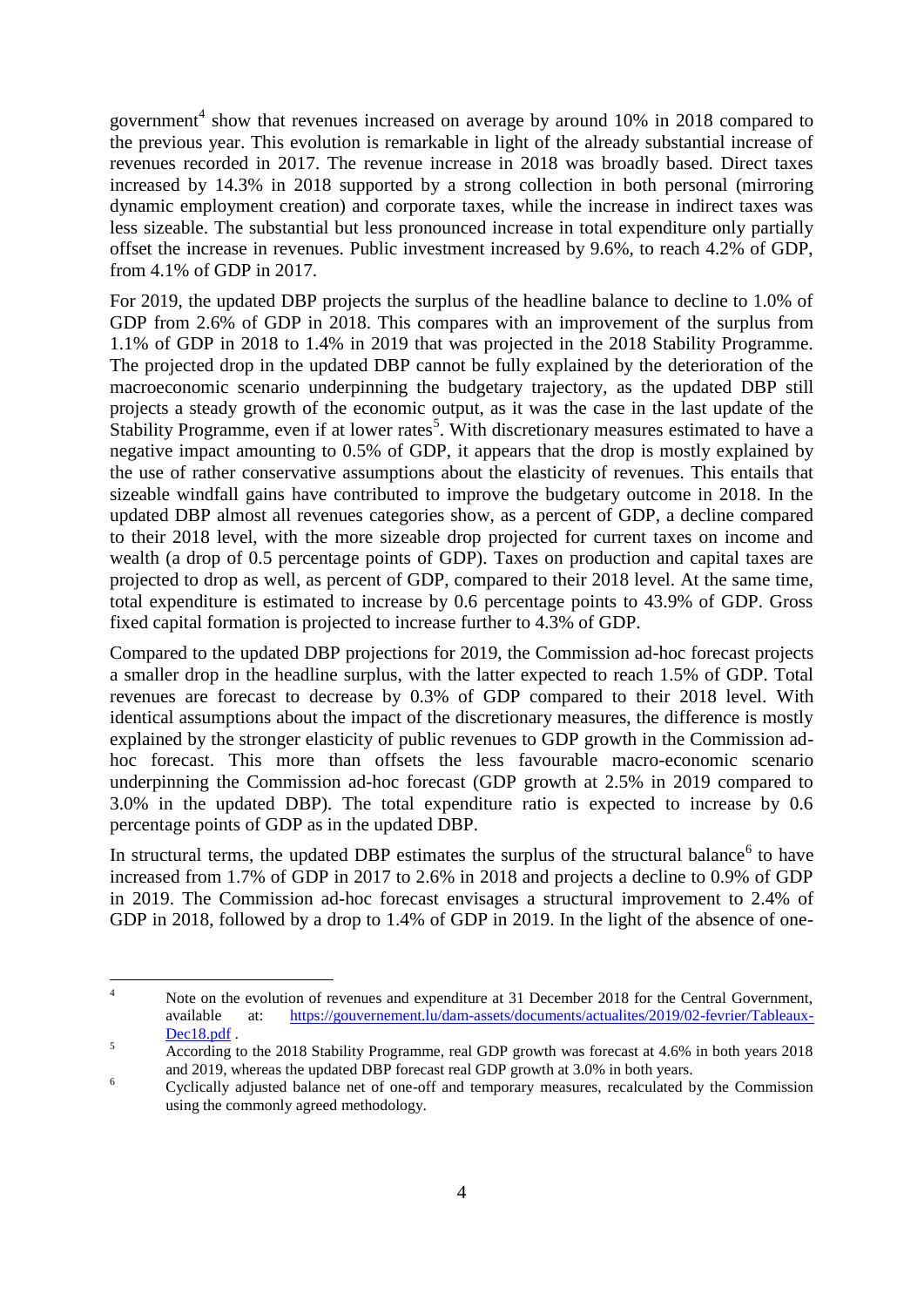offs and temporary measures differences are explained by the different evolution in the headline balance between the Commission ad-hoc forecast and the updated DBP.

Euro area sovereign bond yields remain at historically low levels. Consequently, total interest payments by the general government have continued to decrease as a share of GDP. Based on the information included in the Draft Budgetary Plan, in line with the low level of government debt Luxembourg's interest expenditure has remained modest at 0.3% of GDP. This compares to 1.9% of GDP on average for the euro area as a whole and it is below the 0.5% recorded back in 2013 at the peak of the euro area sovereign debt crisis. In addition, over recent years Luxembourg has benefitted from stable and favourable financing conditions. The implicit interest rate of government debt is estimated at 1.7% in 2019 compared to 2.2% for the euro area as a whole. This picture is broadly confirmed by the Commission ad-hoc forecast.

Risks to that fiscal outlook are mainly related to the macroeconomic outlook and, in particular, to the financial sector remaining the main engine of the domestic economy. Regulatory and external risks remain and could adversely affect the sector and overall growth prospects. Finally, the recurrent and sizeable revisions of national accounts risk undermining the reliability of the overall budgetary exercise.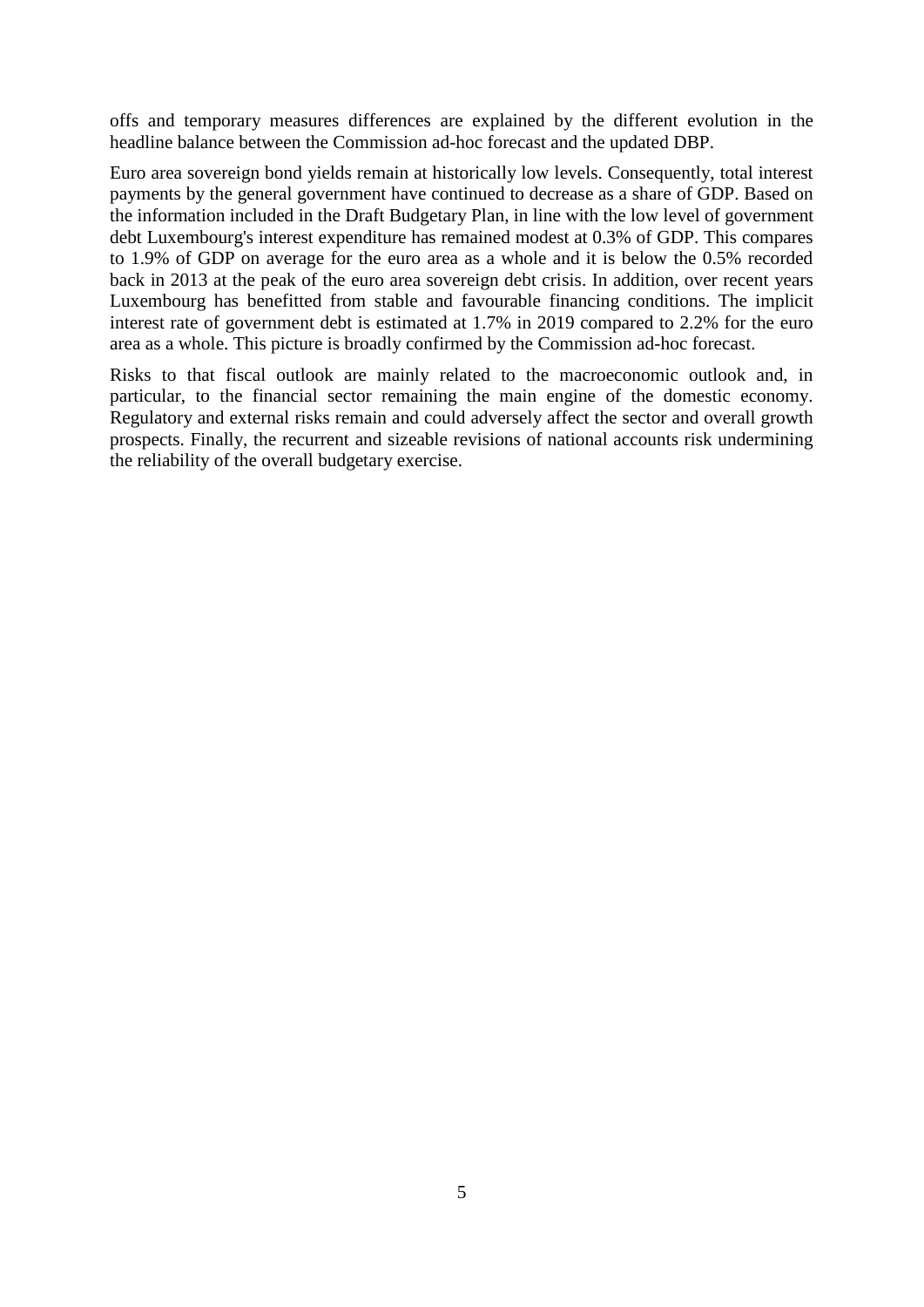| $(% \mathcal{L}_{0} \cap \mathcal{L}_{1})$ (% of GDP) | 2017       | 2018 |            | 2019       |      |            | Change:<br>2017-2019 |            |
|-------------------------------------------------------|------------|------|------------|------------|------|------------|----------------------|------------|
|                                                       | <b>COM</b> | SP   | <b>DBP</b> | <b>COM</b> | SP   | <b>DBP</b> | <b>COM</b>           | <b>DBP</b> |
| Revenue                                               | 44.5       | 43.9 | 45.9       | 45.9       | 43.6 | 45.0       | 45.6                 | 0.5        |
| of which:                                             |            |      |            |            |      |            |                      |            |
| - Taxes on production and imports                     | 11.9       | 11.9 | 12.1       | 12.2       | 11.7 | 11.8       | 12.1                 | $-0.1$     |
| - Current taxes on income, wealth,                    |            |      |            |            |      |            |                      |            |
| etc.                                                  | 15.4       | 15.3 | 16.8       | 16.5       | 15.3 | 16.3       | 16.3                 | 0.9        |
| - Capital taxes                                       | 0.2        | 0.1  | 0.4        | 0.2        | 0.1  | 0.2        | 0.2                  | 0.0        |
| - Social contributions                                | 12.5       | 12.4 | 12.4       | 12.5       | 12.4 | 12.5       | 12.6                 | 0.0        |
| - Other (residual)                                    | 4.4        | 4.2  | 4.2        | 4.4        | 4.1  | 4.2        | 4.4                  | $-0.3$     |
| <b>Expenditure</b>                                    | 43.1       | 42.8 | 43.3       | 43.5       | 42.3 | 43.9       | 44.1                 | 0.8        |
| of which:                                             |            |      |            |            |      |            |                      |            |
| - Primary expenditure                                 | 42.7       | 42.5 | 43.0       | 43.1       | 42.0 | 43.6       | 43.8                 | 0.9        |
| of which:                                             |            |      |            |            |      |            |                      |            |
| Compensation of employees                             | 9.0        | 9.0  | 9.2        | 9.1        | 8.9  | 9.4        | 9.3                  | 0.4        |
| Intermediate consumption                              | 3.7        | 3.6  | 3.7        | 3.7        | 3.5  | 3.8        | 3.8                  | 0.1        |
| Social payments                                       | 20.2       | 20.1 | 19.9       | 20.0       | 19.7 | 20.2       | 20.1                 | 0.0        |
| <b>Subsidies</b>                                      | 1.3        | 1.4  | 1.3        | 1.3        | 1.3  | 1.2        | 1.3                  | $-0.1$     |
| Gross fixed capital formation                         | 4.1        | 4.1  | 4.2        | 4.2        | 4.0  | 4.3        | 4.3                  | 0.2        |
| Other (residual)                                      | 4.5        | 4.3  | 4.7        | 4.8        | 4.6  | 4.7        | 5.1                  | 0.2        |
| - Interest expenditure                                | 0.3        | 0.3  | 0.3        | 0.3        | 0.3  | 0.3        | 0.3                  | $0.0\,$    |
| <b>General government balance</b>                     |            |      |            |            |      |            |                      |            |
| (GGB)                                                 | 1.4        | 1.1  | 2.6        | 2.4        | 1.4  | 1.0        | 1.5                  | $-0.4$     |
| <b>Primary balance</b>                                | 1.7        | 1.4  | 2.9        | 2.7        | 1.6  | 1.3        | 1.8                  | $-0.4$     |
| One-off and other temporary                           |            |      |            |            |      |            |                      |            |
| measures                                              | 0.0        | 0.0  | 0.0        | 0.0        | 0.0  | 0.0        | 0.0                  | 0.0        |
| GGB excl. one-offs                                    | 1.4        | 1.1  | 2.6        | 2,4        | 1.4  | 1.0        | 1.5                  | $-0.4$     |
| Output $\text{gap}^1$                                 | $-0.7$     | 0.3  | 0.0        | 0.0        | 1.3  | 0.3        | 0.3                  | 0.9        |
| Cyclically-adjusted balance <sup>1</sup>              | 1.7        | 1.0  | 2.6        | 2.4        | 0.8  | 0.9        | 1.4                  | $-0.8$     |
| Structural balance $(SB)^2$                           | 1.7        | 1.0  | 2.6        | 2.4        | 0.8  | 0.9        | 1.4                  | $-0.8$     |
| Structural primary balance <sup>2</sup>               | 2.0        | 1.3  | 2.9        | 2.7        | 1.1  | 1.2        | 1.6                  | $-0.8$     |

**Table 2. Composition of the budgetary adjustment**

Notes*:*

<sup>1</sup>Output gap (in % of potential GDP) and cyclically-adjusted balance according to the DBP/programme as recalculated by Commission on the basis of the DBP/programme scenario using the commonly agreed methodology.

<sup>2</sup>Structural (primary) balance = cyclically-adjusted (primary) balance excluding one-off and other temporary measures.

*Source:*

*Stability Programme 2018 (SP); updated Draft Budgetary Plan for 2019 (DBP); Commission ad-hoc forecast (COM); Commission calculations*

### **3.2. Debt developments**

In the updated Draft Budgetary Plan, the public debt-to-GDP ratio is projected to decrease from 23.0% in 2017 to 21.4% in 2018 and to increase to 20.2% of GDP in 2019, still well below the Treaty threshold of 60% and under the 30% threshold set by government. That projection is broadly confirmed by the ad-hoc Commission forecast that projects the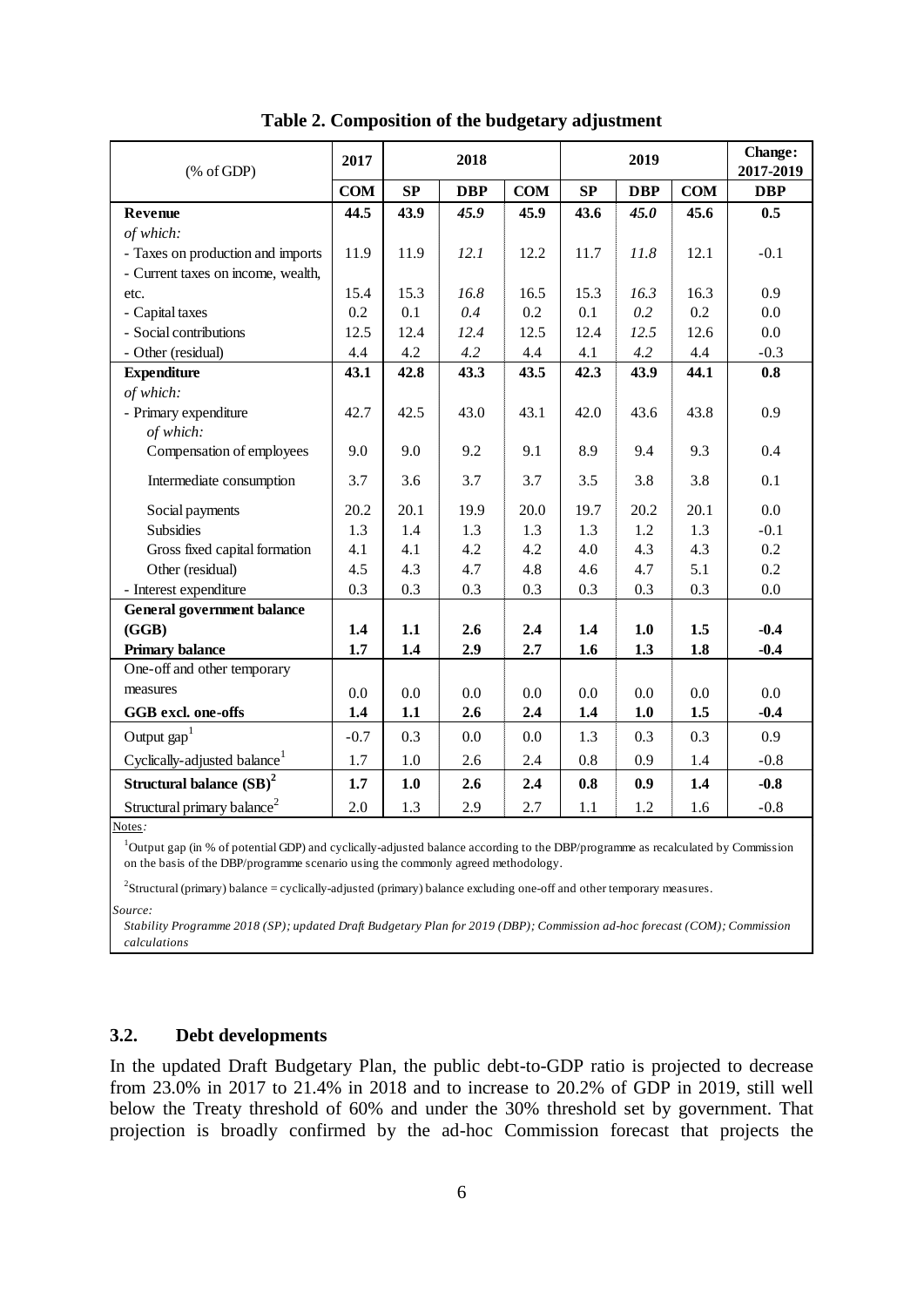government debt to decline to 21.1% of GDP and 20.4% of GDP in 2018 and 2019, respectively. The decrease in government debt is not as great as what would be expected in light of the surplus of the primary government balance. According to the national law, the surpluses of the social security sector are allocated to a reserve fund ("Fonds de compensation commun au régime général de pension") so as to cover future pension expenditure. They cannot be used to finance the needs of the central government. The differences compared to the evolution of the government debt sketched out in the updated DBP is mostly due to different assumptions about the stock-flow adjustment, where the Commission ad-hoc forecast assumes a steady access to the market throughout the period covered by the forecast.

|                               |        | 2018      |            |            | 2019      |            |            |
|-------------------------------|--------|-----------|------------|------------|-----------|------------|------------|
| % of GDP                      | 2017   | <b>SP</b> | <b>DBP</b> | <b>COM</b> | <b>SP</b> | <b>DBP</b> | <b>COM</b> |
| Gross debt ratio <sup>1</sup> | 23.0   | 22.7      | 21.4       | 21.1       | 22.1      | 20.2       | 20.4       |
| Change in the ratio           | 2.3    | $-0.3$    | $-1.6$     | $-1.8$     | $-0.6$    | $-1.2$     | $-0.8$     |
| Contributions <sup>2</sup> :  |        |           |            |            |           |            |            |
| 1. Primary balance            | $-1.7$ | $-1.4$    | $-2.9$     | $-2.7$     | $-1.6$    | $-1.3$     | $-1.8$     |
| 2. "Snow-ball" effect         | $-0.4$ | $-0.9$    | $-1.0$     | $-0.8$     | $-1.1$    | $-0.5$     | $-0.6$     |
| Of which:                     |        |           |            |            |           |            |            |
| Interest expenditure          | 0.3    | 0.3       | 0.3        | 0.3        | 0.3       | 0.3        | 0.3        |
| Growth effect                 | $-0.3$ | $-1.0$    | $-0.6$     | $-0.6$     | $-1.0$    | $-0.6$     | $-0.5$     |
| Inflation effect              | $-0.4$ | $-0.2$    | $-0.7$     | $-0.5$     | $-0.3$    | $-0.2$     | $-0.4$     |
| 3. Stock-flow adjustment      | 4.4    | 2.1       | 2.4        | 1.7        | 2.1       | 0.6        | 1.6        |

| <b>Table 3. Debt developments</b> |
|-----------------------------------|
|-----------------------------------|

#### Notes:

<sup>1</sup> End of period.

*Source:*  $2$  The snow-ball effect captures the impact of interest expenditure on accumulated debt, as well as the impact of real GDP growth and inflation on the debt ratio (through the denominator). The stock-flow adjustment includes differences in cash and accrual accounting, accumulation of financial assets and valuation and other residual

*Stability Programme 2018 (SP); Updated Draft Budgetary Plan for 2019 (DBP); Commission ad-hoc forecast (COM); Commission calculations*

#### **3.3. Measures underpinning the draft budgetary plan**

The updated Draft Budgetary Plan reports on a number of new measures, which have been enacted or are planned by the newly appointed government. The overall surplus-reducing impact of those measures is estimated at 0.5% of GDP in 2019. Measures on the revenue side account for a negative impact of around 0.1% of GDP in 2019, mostly due to the decision to increase the minimum social wage, which will be implemented retroactively from the start of 2019 through tax credits. On the expenditure side, measures enacted or planned are estimated to increase expenditure by 0.4% of GDP in 2019.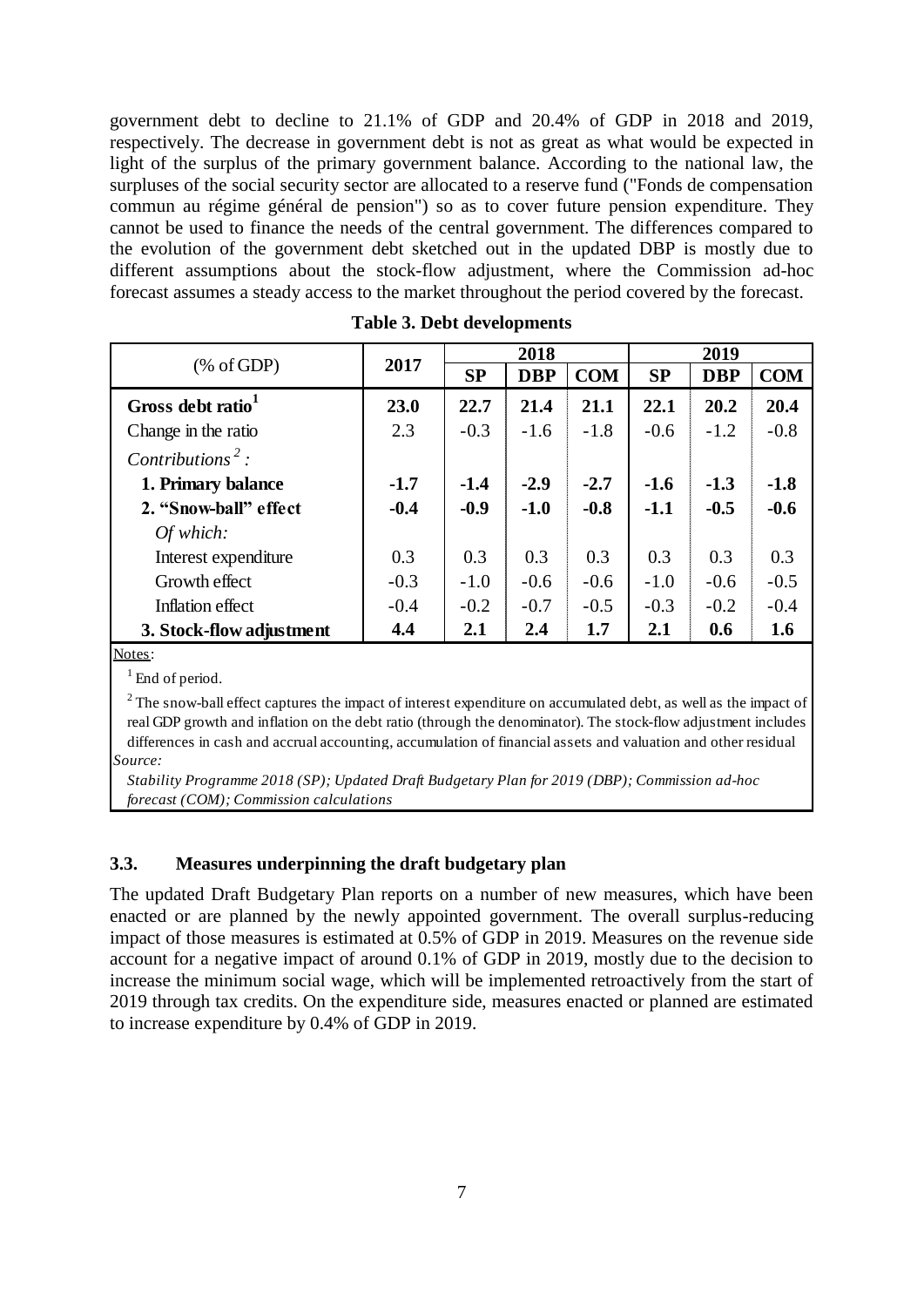| A. Discretionary measures taken by General Government - revenue side |                                  |  |  |  |  |
|----------------------------------------------------------------------|----------------------------------|--|--|--|--|
|                                                                      | Budgetary impact (% of GDP)      |  |  |  |  |
| Components                                                           | (as reported by the authorities) |  |  |  |  |
|                                                                      | 2019                             |  |  |  |  |
| Taxes on production and imports                                      | 0.0                              |  |  |  |  |
| Current taxes on income, wealth, etc.                                | $-0.1$                           |  |  |  |  |
| Capital taxes                                                        | 0.0                              |  |  |  |  |
| Social contributions                                                 | 0.0                              |  |  |  |  |
| <b>Property Income</b>                                               | 0.0                              |  |  |  |  |
| Other                                                                | 0.0                              |  |  |  |  |

#### **Table 4. Main discretionary measures reported in the updated DBP**

Note:

The budgetary impact in the table is the aggregated impact of measures as reported in the updated DBP, i.e. by the national authorities. A positive sign implies that revenue increases as a consequence of this measure.

 $Total$   $-0.1$ 

*Source: Updated Draft Budgetary Plan for 2019*

|                               | Budgetary impact (% of GDP)      |  |  |  |  |  |
|-------------------------------|----------------------------------|--|--|--|--|--|
| Components                    | (as reported by the authorities) |  |  |  |  |  |
|                               | 2019                             |  |  |  |  |  |
| Compensation of employees     | 0.1                              |  |  |  |  |  |
| Intermediate consumption      | 0.1                              |  |  |  |  |  |
| Social payments               | 0.0                              |  |  |  |  |  |
| <b>Interest Expenditure</b>   | 0.0                              |  |  |  |  |  |
| <b>Subsidies</b>              | 0.0                              |  |  |  |  |  |
| Gross fixed capital formation | 0.1                              |  |  |  |  |  |
| Social benefits               | 0.0                              |  |  |  |  |  |
| Current transfers             | 0.1                              |  |  |  |  |  |
| Total                         | 0.4                              |  |  |  |  |  |
| Note:                         |                                  |  |  |  |  |  |

#### **B. Discretionary measures taken by general Government- expenditure side**

The budgetary impact in the table is the aggregated impact of measures as reported in the updated DBP, i.e. by the national authorities. A positive sign implies that expenditure increases as a consequence of this measure. *Source: Draft Budgetary Plan for 2019*

#### **4. COMPLIANCE WITH THE PROVISIONS OF THE STABILITY AND GROWTH PACT**

Luxembourg is subject to the preventive arm of the Stability and Growth Pact.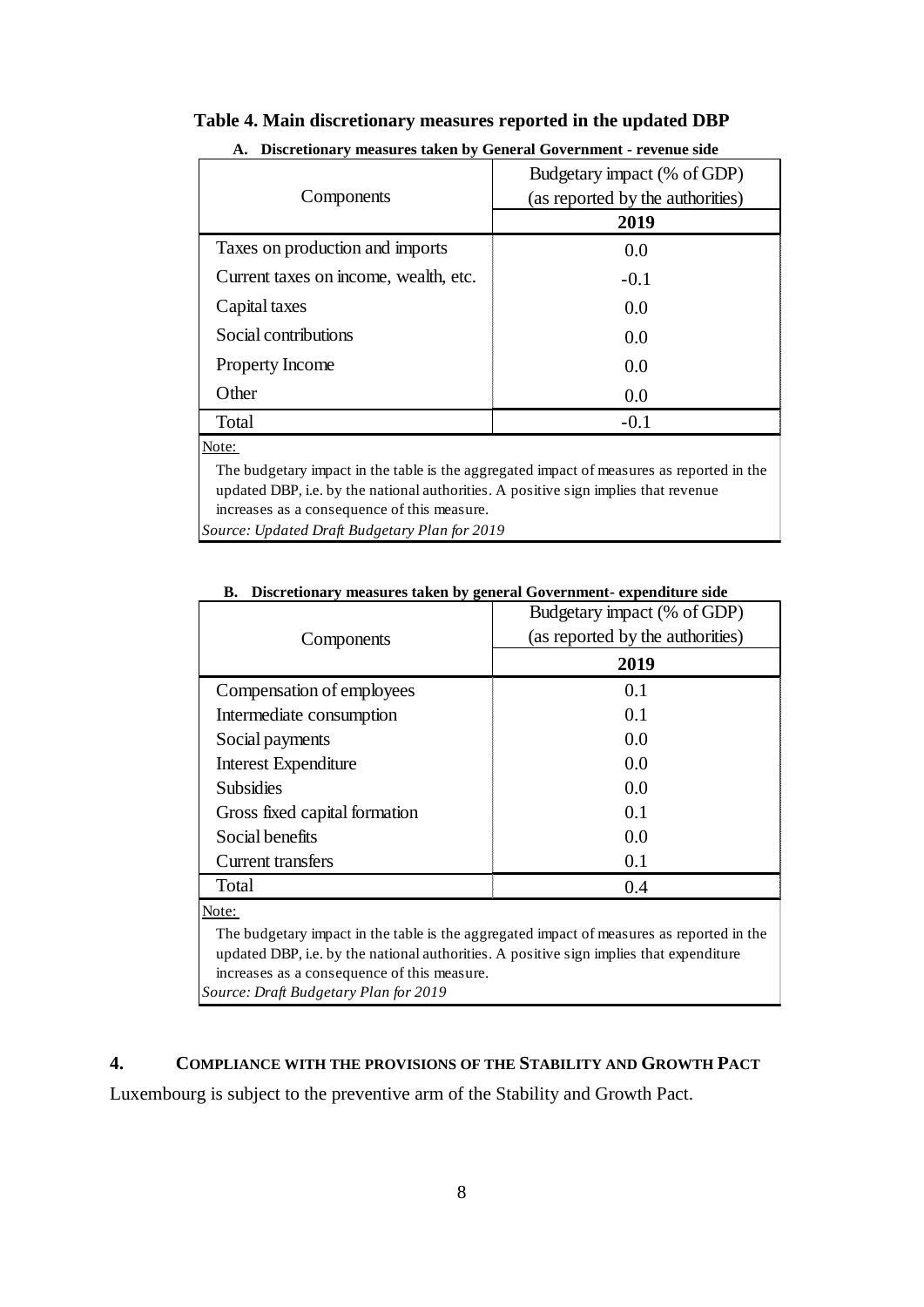According to the information provided in the updated Draft Budgetary Plan, Luxembourg is expected to have achieved a (recalculated) structural surplus of 2.6% of GDP in 2018. This is well above its MTO of a deficit of  $0.5\%$  of GDP.<sup>7</sup> For 2019, based on the information in the updated Draft Budgetary Plan, the (recalculated) structural balance is expected to decline to a surplus of 0.9% of GDP, still above the MTO. In that regard, it is worth noting that revenues from direct taxation surprised on the upside in 2018. Those developments could be related to less aggressive tax avoidance behaviour by multinationals linked to the international fight against tax avoidance. Furthermore, in the wake of the United Kingdom's decision to withdraw from the European Union, Luxembourg has been able to attract a number of firms that have decided to locate their headquarters in that Member State.

Those conclusions are confirmed by the Commission ad-hoc forecast.

1

<sup>7</sup> MTOs are to be revised every three years. Based on a agreed methodology, the Commission computes a minimum MTO for each country. The minimum MTOs a provide a lower bound for the national structural balance targets, which ensure the sustainability of the public finances, including the projected impact of ageing, or rapid progress towards sustainability, while providing a safety margin with respect to the 3% of GDP Treaty reference value. Due to the more favourable estimation in the 2015 Ageing report of its sustainability components (age-relate expenditure, debt) the new minimum MTO for Luxembourg declined significantly, from a structural balance surplus of 0.5% of GDP to a deficit of 1% of GDP. However, given that Luxembourg is bound by the provisions of the Fiscal Compact a deficit of 0.5% of GDP is considered as a general minimum MTO requirement. With the 2016 Stability Programme Luxembourg decided to revise its MTO to a deficit of 0.5% of GDP for the period 2017-2019 from a surplus of 0.5% of GDP.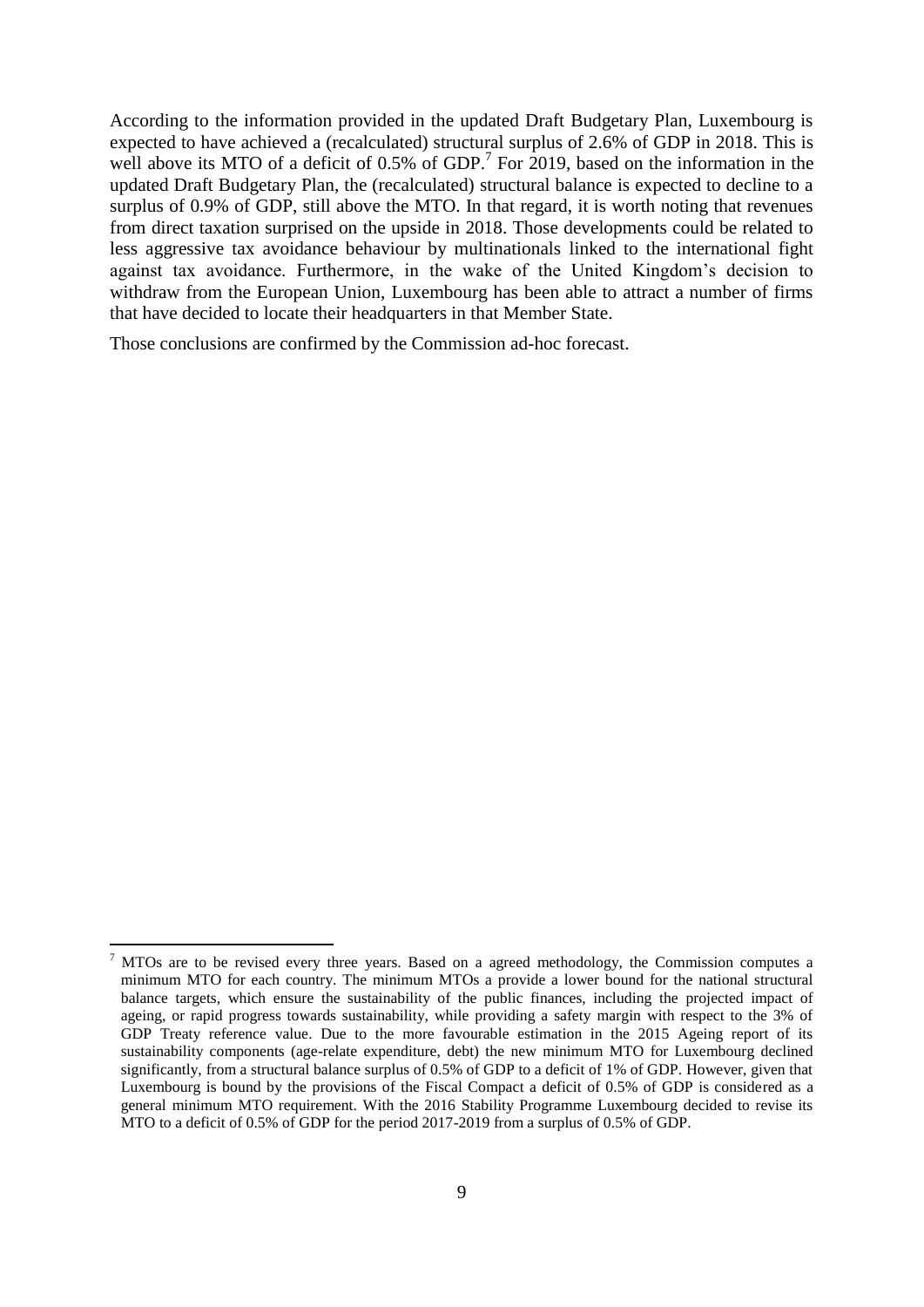| $(% \mathcal{L}_{0} \cap \mathcal{L}_{1})$ (% of GDP)                                                                                                                                                                                                                                                                                                                         | 2017                   | 2018                |            | 2019                |        |  |  |
|-------------------------------------------------------------------------------------------------------------------------------------------------------------------------------------------------------------------------------------------------------------------------------------------------------------------------------------------------------------------------------|------------------------|---------------------|------------|---------------------|--------|--|--|
| Initial position <sup>1</sup>                                                                                                                                                                                                                                                                                                                                                 |                        |                     |            |                     |        |  |  |
| Medium-term objective (MTO)                                                                                                                                                                                                                                                                                                                                                   | $-0.5$                 | $-0.5$              |            | $-0.5$              |        |  |  |
| Structural balance <sup>2</sup> (COM)                                                                                                                                                                                                                                                                                                                                         | 1.7                    |                     | 2.4        |                     | 1.4    |  |  |
| Structural balance based on freezing (COM)                                                                                                                                                                                                                                                                                                                                    | 0.6                    |                     | 2.4        |                     |        |  |  |
| Position vis-a -vis the $MTO3$                                                                                                                                                                                                                                                                                                                                                | At or above<br>the MTO | At or above the MTO |            | At or above the MTO |        |  |  |
| $(% \mathcal{L}_{0}$ (% of GDP)                                                                                                                                                                                                                                                                                                                                               | 2017                   | 2018                |            | 2019                |        |  |  |
|                                                                                                                                                                                                                                                                                                                                                                               | <b>COM</b>             | <b>DBP</b>          | <b>COM</b> | <b>DBP</b>          | COM    |  |  |
| Structural balance pillar                                                                                                                                                                                                                                                                                                                                                     |                        |                     |            |                     |        |  |  |
| Required adjustment <sup>4</sup>                                                                                                                                                                                                                                                                                                                                              | 0.0                    |                     | 0.0        | 0.0                 |        |  |  |
| Required adjustment corrected <sup>5</sup>                                                                                                                                                                                                                                                                                                                                    | $-2.7$                 |                     | $-1.1$     | $-2.9$              |        |  |  |
| Change in structural balance <sup>6</sup>                                                                                                                                                                                                                                                                                                                                     | 0.0                    | 0.9                 | 0.7        | $-1.7$              | $-1.0$ |  |  |
| One-year deviation from the required                                                                                                                                                                                                                                                                                                                                          |                        |                     |            |                     |        |  |  |
| adjustment <sup>7</sup>                                                                                                                                                                                                                                                                                                                                                       | 2.7                    | 2.0                 | 1.8        | 1.1                 | 1.9    |  |  |
| Two-year average deviation from the required                                                                                                                                                                                                                                                                                                                                  | 2.2                    | 2.4                 | 2.3        | 1.6                 | 1.8    |  |  |
| adjustment <sup>7</sup>                                                                                                                                                                                                                                                                                                                                                       |                        |                     |            |                     |        |  |  |
| Expenditure benchmark pillar                                                                                                                                                                                                                                                                                                                                                  |                        |                     |            |                     |        |  |  |
| Applicable reference rate <sup>8</sup>                                                                                                                                                                                                                                                                                                                                        | 9.6                    | 8.6                 |            | 11.1                |        |  |  |
| One-year deviation adjusted for one-offs $9$                                                                                                                                                                                                                                                                                                                                  | 0.8                    | 1.8                 | 0.7        | 1.9                 | 1.7    |  |  |
| Two-year average deviation adjusted for one-                                                                                                                                                                                                                                                                                                                                  | 1.4                    | 1.3                 | 0.8        | 1.8                 | 1.2    |  |  |
| $_{\text{offs}}$ $^{9}$                                                                                                                                                                                                                                                                                                                                                       |                        |                     |            |                     |        |  |  |
| <b>Notes</b>                                                                                                                                                                                                                                                                                                                                                                  |                        |                     |            |                     |        |  |  |
| $1$ The most favourable level of the structural balance, measured as a percentage of GDP reached at the end of year t-1, between spring<br>forecast (t-1) and the latest forecast, determines whether there is a need to adjust towards the MTO or not in year t. A margin of 0.25<br>percentage points (p.p.) is allowed in order to be evaluated as having reached the MTO. |                        |                     |            |                     |        |  |  |
| <sup>2</sup> Structural balance = cyclically-adjusted government balance excluding one-off measures.                                                                                                                                                                                                                                                                          |                        |                     |            |                     |        |  |  |
| <sup>3</sup> Based on the relevant structural balance at year t-1.                                                                                                                                                                                                                                                                                                            |                        |                     |            |                     |        |  |  |
| $4$ Based on the position vis-à-vis the MTO, the cyclical position and the debt level (See European Commission:<br>Vade mecum on the Stability and Growth Pact, page 38.).                                                                                                                                                                                                    |                        |                     |            |                     |        |  |  |
| $5$ Required adjustment corrected for the clauses, the possible margin to the MTO and the allowed deviation in case of overachievers.                                                                                                                                                                                                                                         |                        |                     |            |                     |        |  |  |
| $6$ Change in the structural balance compared to year t-1. Expost assessment (for 20XX-1) was carried out on the basis of Commission<br>20XX spring forecast.                                                                                                                                                                                                                 |                        |                     |            |                     |        |  |  |

#### **Table 5. Compliance with the requirements of the preventive arm**

 $<sup>7</sup>$  The difference of the change in the structural balance and the corrected required adjustment.</sup>

 $8$  Reference medium-term rate of potential GDP growth. The (standard) reference rate applies from year t+1, if the country has reached its MTO in year t. A corrected rate applies as long as the country is adjusting towards its MTO, including in year t.

<sup>9 D</sup>eviation of the growth rate of public expenditure net of discretionary revenue measures, revenue increases mandated by law and oneoffs from the applicable reference rate in terms of the effect on the structural balance. The expenditure aggregate used for the expenditure benchmark is obtained following the commonly agreed methodology. A negative sign implies that expenditure growth exceeds the applicable reference rate.

*Source :*

*Updated Draft Budgetary Plan for 2019 (DBP); Commission ad-hoc forecast (COM); Commission calculations.*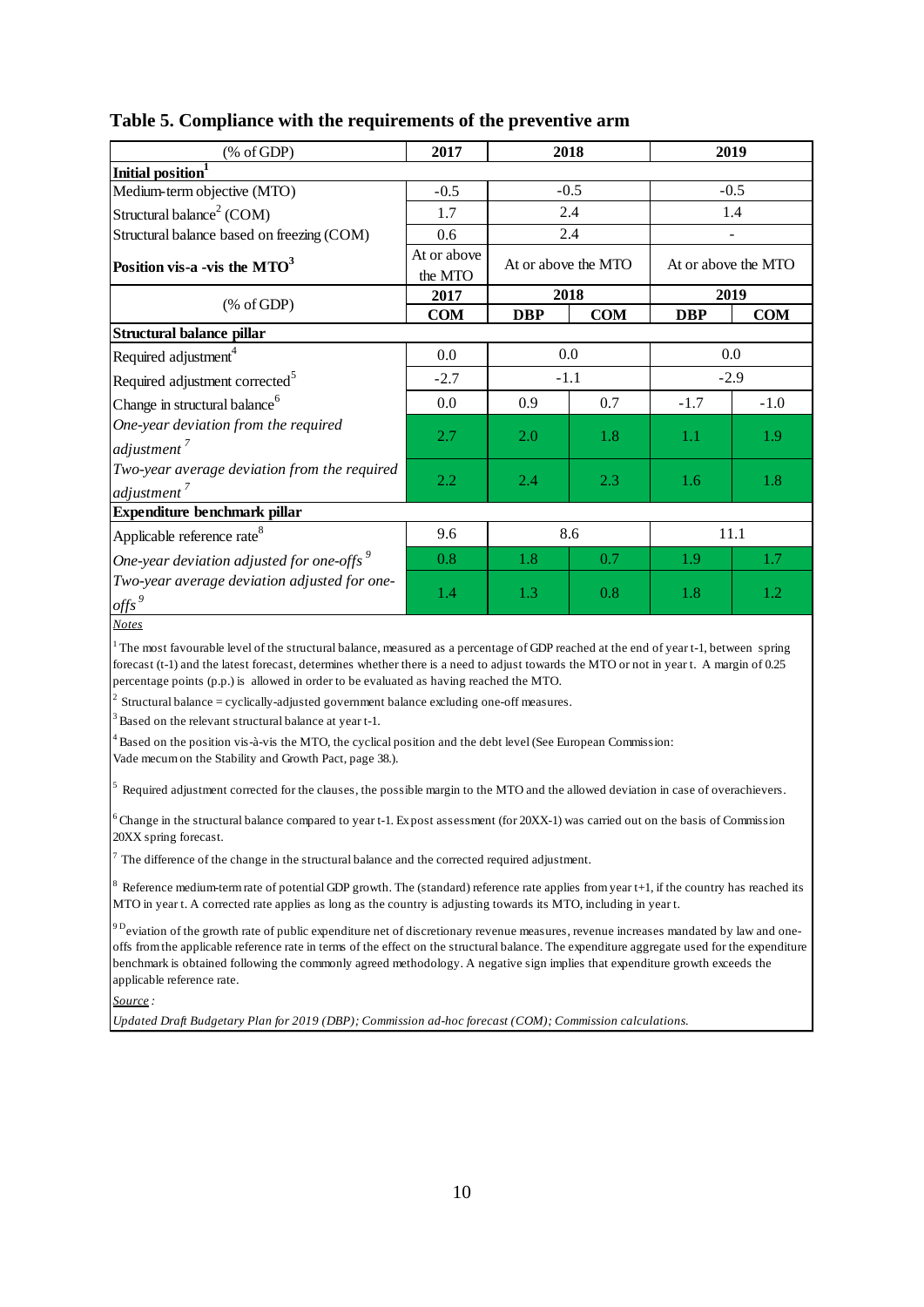### **5. COMPOSITION OF PUBLIC FINANCES AND IMPLEMENTATION OF FISCAL STRUCTURAL REFORMS**

The updated DBP projects an increase in total revenues in 2018 compared to 2017, when total revenues stood at 44.5% of GDP. They are expected to increase to 45.9% of GDP over 2018 and to decline from there to 45.0% of GDP in 2019. In 2017, revenue growth was affected by the tax reform that took effect at the start of 2017. The reform introduced changes mostly in the area of direct taxation, both for individuals and corporations, aiming at a gradual reduction in the corporate income tax rate (with the aim of increasing competitiveness) and increased progressivity of the personal income tax (with the aim to increase fairness). It is estimated to have cut revenues by 0.7% of GDP in 2017. Its impact is projected to become larger in the following years, reducing revenues annually by about 0.8% of GDP on average over the period 2018-2022. However, in spite of the impact of that reform, current taxes on income and wealth increased substantially already in 2017 and further in 2018, with that increase partly explained by the improvement in the labour market.

In 2017, total revenues were also affected by the change in VAT legislation<sup>8</sup> with regard to the place of taxation for activities related to e-commerce. A transitional rule covering the period from 2015-2019 was put in place. Accordingly, Luxembourg has been able to retain 30% of VAT revenues generated by those activities between 2015 and 2016. The loss of e-VAT revenues between 2015 and 2016 has been estimated at around EUR 600 million (equivalent to 1.2% of GDP), partially compensated by the increase, which took effect at the start of 2015, by 2 percentage points of all VAT rates, excluding the super-reduced rate of 3%. The retained share of e-VAT is then reduced to 15% for the period 2017-2018. In 2017, a loss of around EUR 300 million (0.5% of GDP) was recorded. The rate is finally reduced to 0% from 2019 onwards. The potential loss in 2019 is estimated at around at around 0.1% of GDP.

Total expenditure in 2018 and 2019 is expected to increase to 43.3% and 43.9% of GDP, respectively, compared to 43.1% of GDP in 2017. In real terms, after a period of relative containment between 2013 and 2016 when it increased on average by 2.3% annually, total expenditure has returned to grow at around 4% per year, broadly the same rate it experienced between 2000 and 2012.

Public investment is projected to increase gradually at 4.3% of GDP in 2019. While it stands at a level well above the euro-area average (2.6% of GDP in 2017), it remains below its level before the financial crisis, in spite of recent government efforts to increase investment in Luxembourg's infrastructure.

The updated Draft Budgetary Plan provides a list of measures in order to ensure an adequate follow-up of the 2018 Country-Specific Recommendations.

On 13 July 2018, the Council recommended to Luxembourg<sup>9</sup> an increase of the employment rate of older people with a view to improving the long-term sustainability of the pension system. In order to increase the employment rate of older people, the Council

<u>.</u>

<sup>&</sup>lt;sup>8</sup> From 1 January 2015, telecommunications, broadcasting and electronic services will always be taxed in the country where the customer belongs – regardless of whether the customer is a business or consumer – regardless of whether the supplier is based in the EU or outside.

<sup>&</sup>lt;sup>9</sup> Council Recommendation of 13 July 2018 on the 2018 National Reform Programme of Luxembourg and delivering a Council opinion on the 2018 Stability Programme of Luxembourg, OJ C 320, 10.9.2018, p. 68.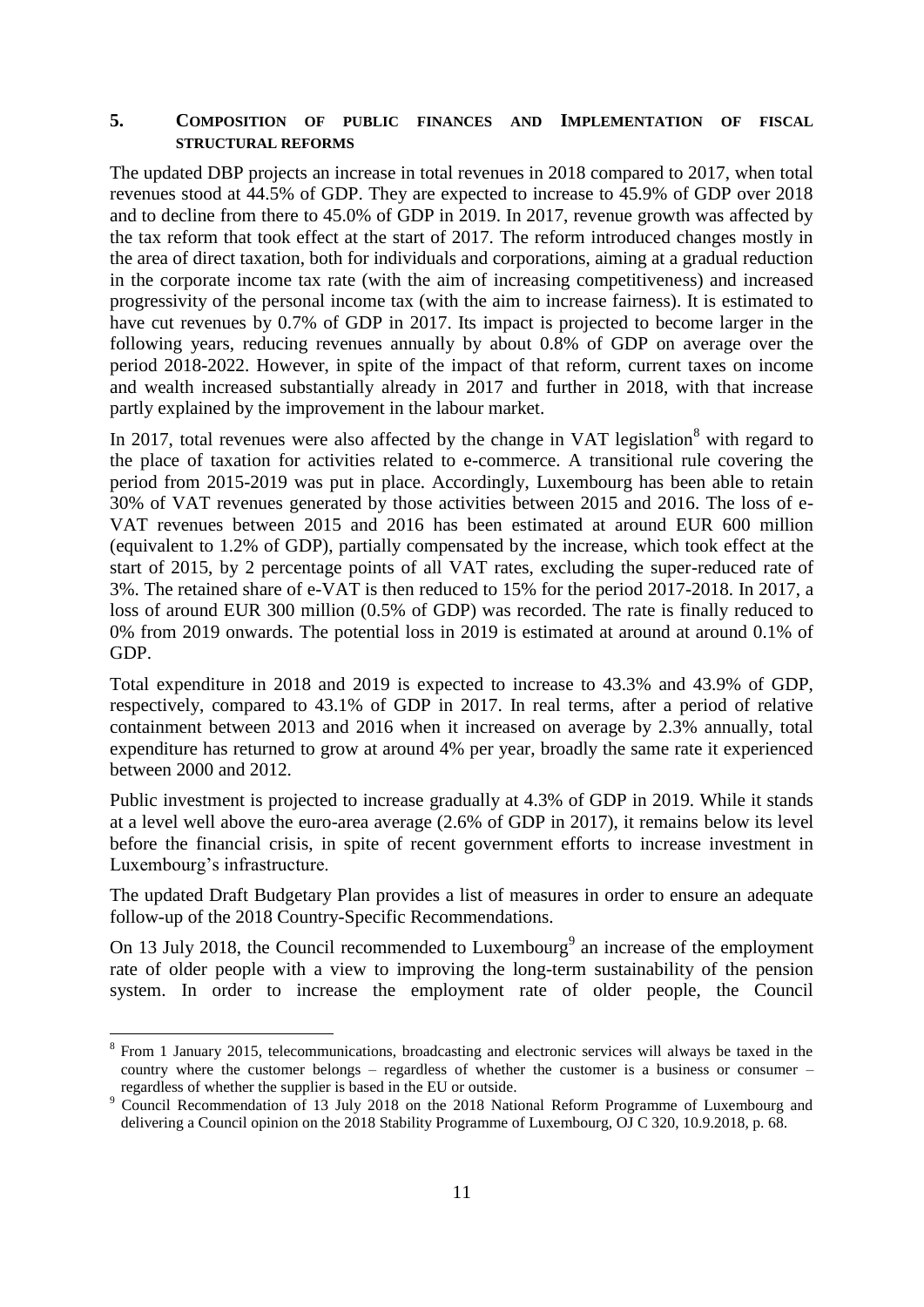recommendation suggests to enhance their employment opportunities and employability and to further limiting early retirement. In that regard, the updated Draft Budgetary Plan reports on (i) the adopted reform of the long-term care insurance scheme, which will be effective from the start of 2018; (ii) the new measures to help people in long-term unemployment, which entered into effect in August 2017; and (iii) the reform of early retirement schemes<sup>10</sup>. It also recalls previously reported measures such as the adopted reform of the professional classification scheme for persons with partial incapacity. Nevertheless, in 2018, the working group on pensions mandated by the Government concluded that the pension system appears to be not sustainable, amid high uncertainty levels in the long-term projections at unchanged policies.

A comprehensive description of progress made with the implementation of the countryspecific recommendations is presented in the 2019 Country Report and the Commission will assess that progress in the context of the country-specific recommendations it will propose in June 2019.

#### **Box 2 – Addressing the tax burden on labour in the euro area**

The tax burden on labour in the euro area is relatively high, which weighs on economic activity and employment. Against that background, the Eurogroup has expressed a commitment to reduce the tax burden on labour. On 12 September 2015, the Eurogroup agreed to benchmark euroarea Member States' tax burden on labour against the GDP-weighted EU average, relying in the first instance on indicators measuring the tax wedge on labour for a single worker at average wage and a single worker at low wage. It also agreed to relate those numbers to the OECD average for purposes of broader comparability.

The tax wedge on labour measures the difference between the total labour costs to employ a worker and the worker's net earnings. It is made up of personal income taxes and employer and employee social security contributions. The higher the tax wedge, the higher the disincentives to take up work or hire new staff. The graphs below show the tax wedge in Luxembourg for a single worker earning respectively the average wage and a low wage (50% of the average) compared to the Union average.





 $10<sup>10</sup>$ 

Law dated 30 November 2017. A special scheme allowing people to retire from the age of 57 was abrogated in 2018, but its impact on the average effective retirement age and on expenditure is difficult to assess due an easing of restrictions on other kinds of early-retirement schemes.